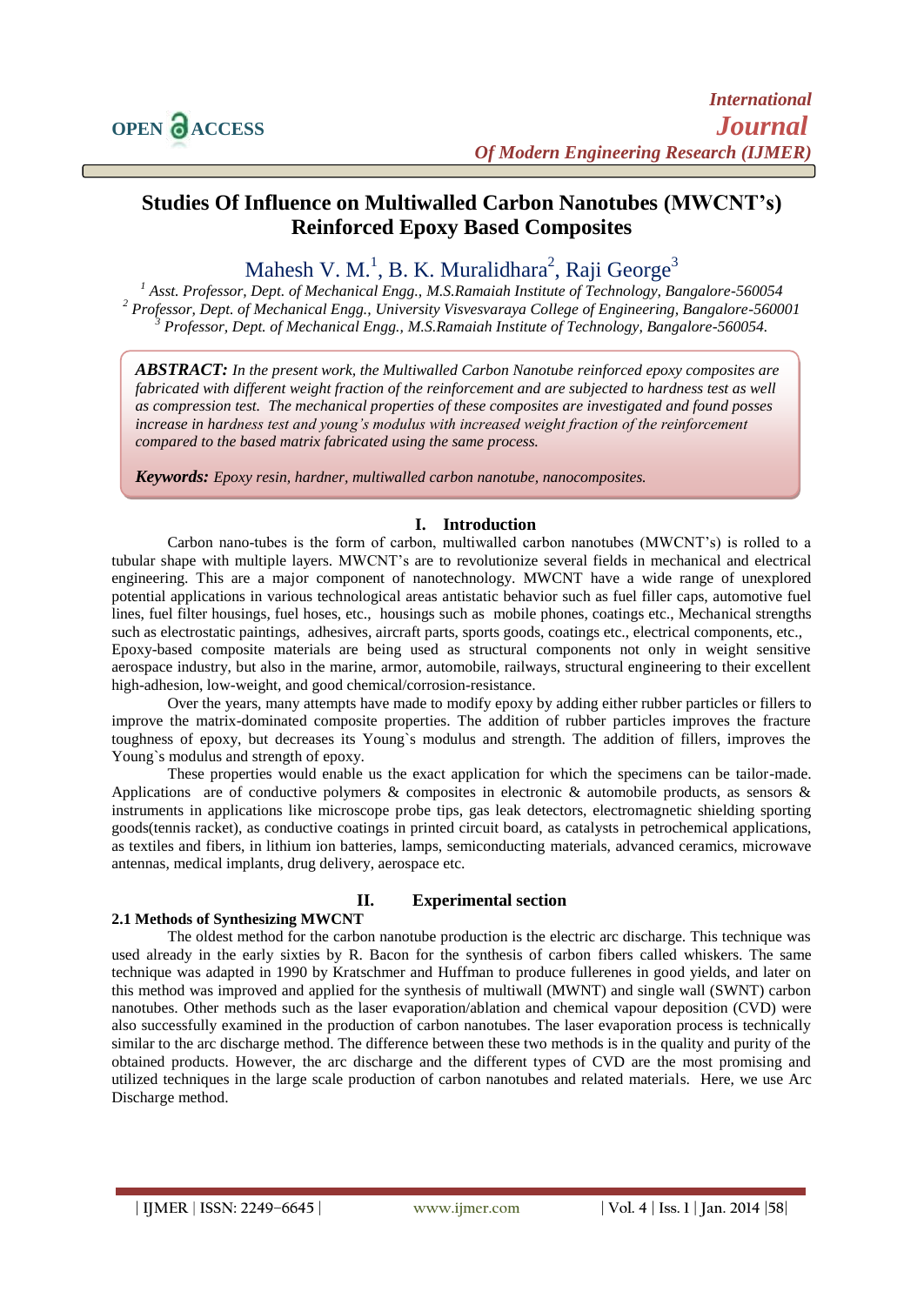#### **2.1.1 Arc Discharge Method:**

Nanotubes were observed in 1991 in the carbon soot of graphite electrodes during an arc discharge, by using a current of 100 amps that was intended to produce fullerenes. However the first macroscopic production of carbon nanotubes was made in 1992 by two researchers at NEC's Fundamental Research Laboratory. The method used was the same as in 1991. During process, carbon contained in negative electrode sublimates because of high-discharge temperatures. Because nanotubes were initially discovered using this technique, it has been the most widely used method of nanotube synthesis.

The yield for this method is up to 30% by weight and it produces both single-walled and multi-walled nanotubes with lengths of up to 50 micrometers with few structural defects.

The arc discharge technique generally involves the use of two high-purity graphite electrodes. The anode is either pure graphite or contains metals. In the latter case, the metals are mixed with the graphite powder and introduced in a hole made in the anode center. The electrodes are momentarily brought into contact and an arc is struck. The synthesis is carried out at low pressure (30-130 torr or 500 torr) in controlled atmosphere composed of inert and/or reactant gas. The distance between the electrodes is reduced until the flowing of a current (50–150 A).

The temperature in the inter-electrode zone is so high that carbon sublimes from the positive electrode (anode) that is consumed. A constant gap between the anode and cathode is maintained by adjusting the position of the anode. A plasma is formed between the electrodes. The plasma can be stabilized for a long reaction time by controlling the distance between the electrodes by means of the voltage (25–40 V) control. The reaction time varies from 30–60 seconds to 2–10 minutes.

## **2.2 Preparation of MWCNT/Epoxy Composite**

#### **2.2.1 Material**

The polymer matrix consisted of bisphenol-A-based epoxy resin (Araldite GY LY556) with an aminebased hardener (Aradur HY 917), obtained from Huntsman Advanced Materials and Ethanol was the chosen solvent. Multi-walled carbon nanotubes produced by arc discharge were supplied by NANOSHELL Wilmington DE USA and its purity was higher than 98% (information taken from the supplier data sheet).

#### **2.2.2 Preparation**

MWCNT was mixed with ethanol and sonicated for 15 minutes in a beaker. The sonication helps disperse the nanoparticles uniformly and reduce lumps, thus countering the Vander wall`s forces set up. This procedure helps us in getting fine grained MWCNT. The above mixture (MWCNT & ethanol) is heated on an electric heater to evaporate ethanol in the same beaker. Care must be taken to not heat the MWCNT above 75`C. MWCNT taken in amounts of 0.25%, 0.5%, 0.75%, 1%, 1.25%, 1.5%, 1.75% and 2% weight fraction, epoxy resin and hardener were taken in appropriate weight standards (composition), with respect to the mould used. Only MWCNT and epoxy resin were thoroughly mixed for 30 minutes using sonicator. The sonication is carried out in a water bath thereby lowering the undesired heat which polymerizes the epoxy fluid. The sonication helps to disperse the nanoparticles uniformly throughout the epoxy polymer matrix. Hardener was added to the above mixture (MWCNT  $\&$  epoxy resin) 10:1 and stirred for 5 minutes with a stirrer. The mixture is pre-heated in an electric oven up to 45'C after adding the hardener. The mixture is heated in a controlled environment in an electric oven and then poured into the die and placed in a Petri dish. It is kept in an atmospheric condition for 12 hrs to cure.

#### **2.3 Characterization**

XRD graphs of the samples were taken and thus the components of the samples were determined and verified. The phase purity of the MWCNT and epoxy resin were characterized by X-ray diffraction (XRD) on a X-ray Diffractometer with Cu Ka radiation ( $k = 1.5418$  Å). The powdered samples of MWCNT and its composites (MWCNT/epoxy) were pressed into an appropriative glass mold with a pit for XRD characterization

## **III. Results and Discussion**

#### **3.1 Rockwell hardness test**

The specimen was prepared according to the ASTM standard ASTM785.



Figure 1: Specimen Dimension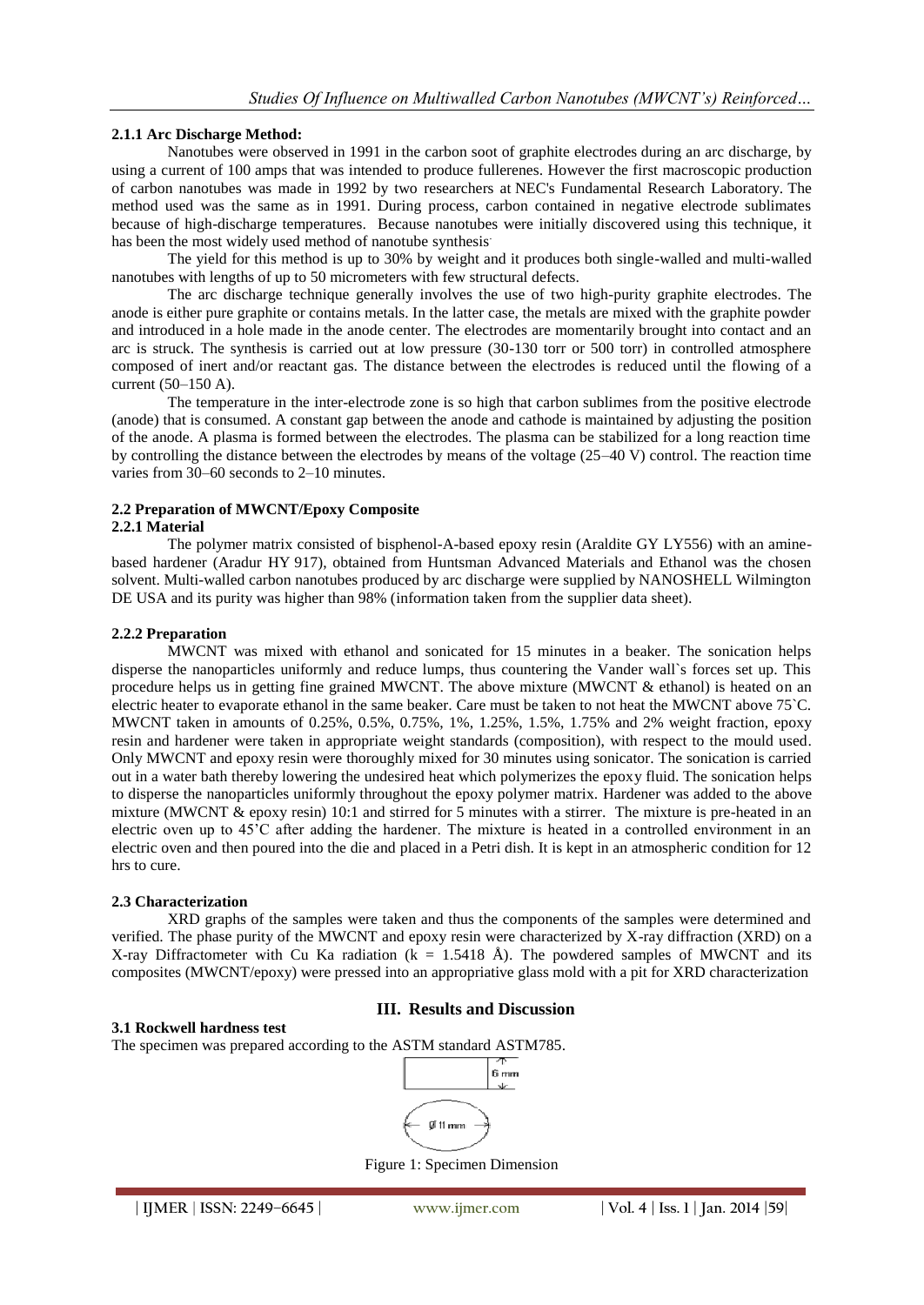

Graph.1 : % age of MultiWalled Carbon NanoTube

Graph-1 shows that as the percentage of multiwalled carbon tube increases, the hardness also increases.

#### **3.3 Compression test**

The specimen was prepared according to the ASTM standard ASTM695.

Each sample was a round solid cylinder with dimensions of length 40mm and diameter 15.5mm. The Load v/s Deflection and Stress v/s Strain graphs were obtained and hence Young's Modulus was determined for each of the samples. The bar graph of Young's moduli versus samples containing certain weight percentages of MWCNT's is as shown below.



#### *Young's modulus v\s MWCNT%*

Graph.2: Variation of Young's modulus for different %age of MWCNT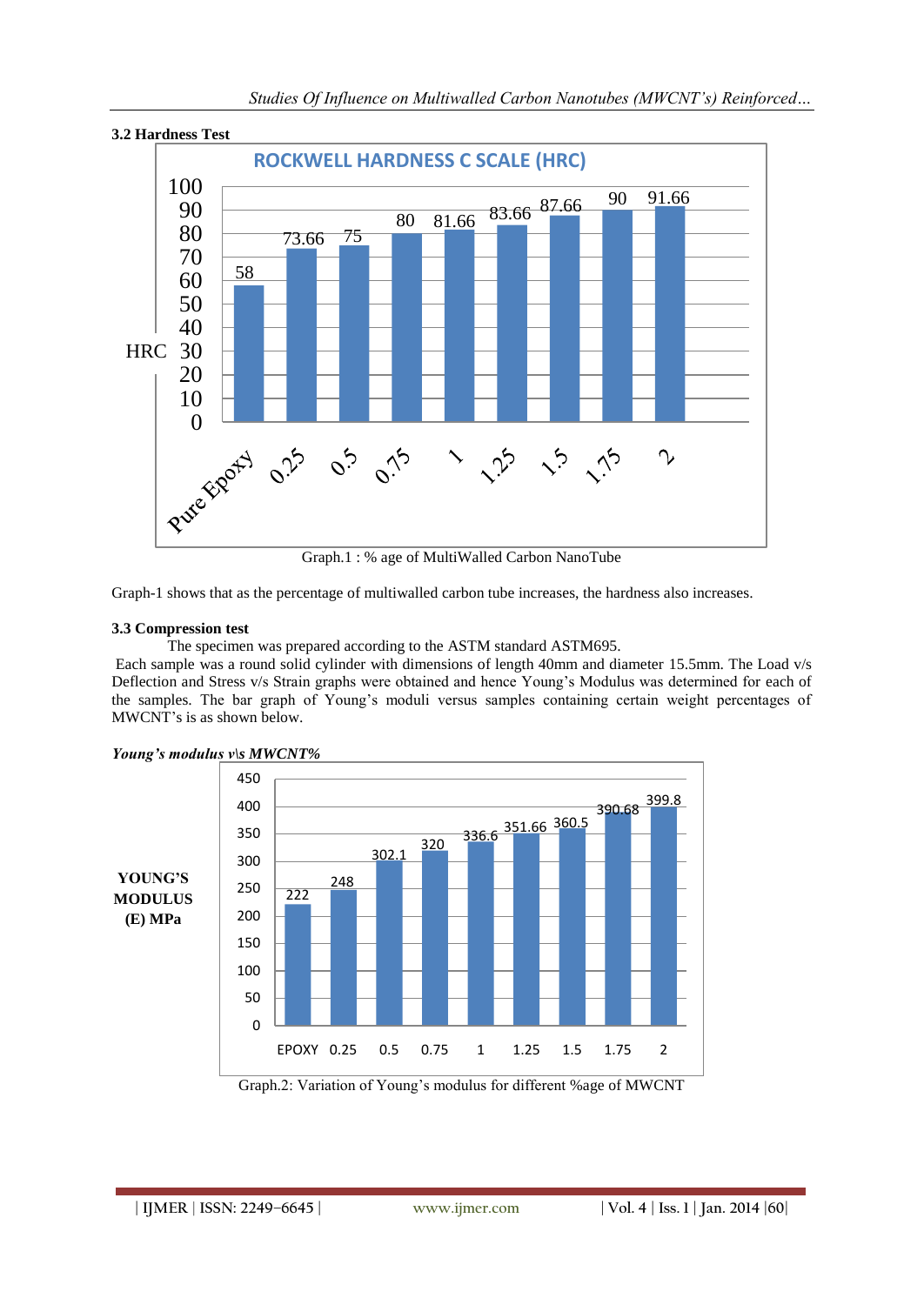## **3.4 XRD Graphs**

XRD Graphs of the polymer composite samples containing 0.25%, 0.75%, 1.25% and 2% by weight of MWCNT were taken to verify the composition of the prepared samples and are shown in below fig.2, fig.3, fig.4 and fig.5



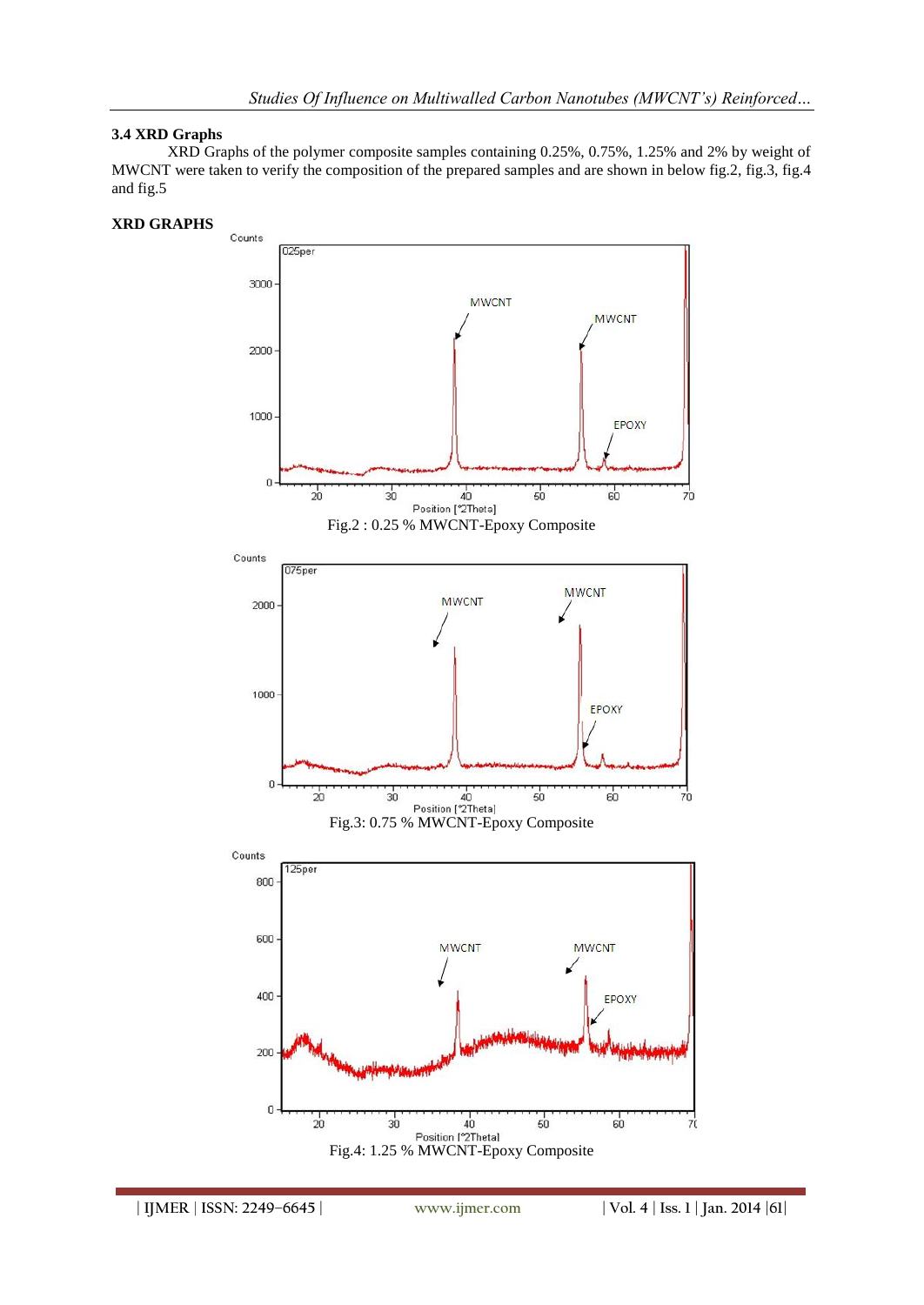

#### **IV. Conclusion**

The MWCNT/epoxy nanocomposites have been fabricated and the reinforcing effect of MWCNT been investigated for enhancing the mechanical properties of the epoxy resin. It is shown that the blending of MWCNT a proper content of 0.25 wt.% into the epoxy matrix can simultaneously enhance the compression strength, Young's modulus and Hardness strength. The composite compression and hardness strengths reach the maximum with an improvement of 0.5%, 0.75%, 1.25%, 1.50%, 1.75% and 2.0% for the compression strength and hardness strength respectively. These are explained mainly in terms of the MWCNT–epoxy interfacial bonding at room temperature and the dispersion of MWCNT in the epoxy matrix. Consequently, MWCNT is a promising nano-modifier for enhancing the mechanical properties of epoxy resins.

#### **REFERENCES**

- [1] A Allonius, S Bai. Mechanical and electrical properties of a MWNT/epoxy composite.Composite science and technology 62(2002) 1993-1998
- [2] Sabyasachi Gangulia,\*, Ajit K. Roya, David P. Andersonb, Improved thermal conductivity for chemically functionalized exfoliated graphite/epoxy composites. Carbon46 (2008) 806-817. Mohamed Abdalla, Derrick Dean, Pamela Robinson, and Elijah Nyairo. Cure behavior of epoxy/MWCNT nanocomposites: The effect of nanotube surface modification. Polymer 49(2008) 3310-3317. Mohamed Abdalla a, Derrick Dean a,\*, David Adibempe b, Elijah Nyairo c, Pamela Robinson d. The effect of interfacial chemistry on molecular mobility and morphology of multiwalled carbon nanotubes epoxy nanocomposite. Polymer 48(2007) 5662-5670.
- [3] Pascal Hubert,Kamal Adhikari, , James Meredith, Srikari Vengallatore, Benoit Simard. Synthesis and Characterization of carbon nano tube reinforced epoxy and elastic modulus. Composite science and technology 69(2009) 2274-2280. YU Hsuan Liao, Olivier Tondin, and Chuck Zhang Investigation of the dispersion process of MWNTs/SC-15 epoxy resin composites. Material science and engineering A 385(2004) 175-181
- [4] F H Gojny, MHW WIchmann, K Schtule. Carbon nano tube-reinforced epoxy composites: enhanced stiffness and fracture toughness at low nano tube content. Composite science and technology 64 (2004) 2363-2371.
- [5] David H Wang, Sangwooki Sihn and Ajit K Roy. Nano composites based on vapor-grown carbon nano fibres and an epoxy Functionalization, preparation and characterization. European polymer journal 46(2010) 1404-1416.
- [6] I.M.Low, C.Shi. Vickers Indentation Responses of Epoxy Polymers. Journal of material science letters 17(1998) 1181-1183.
- [7] Christian p.deck, Gregg s.b. Mckee and Kenneth s. Vecchio. Synthesis Optimization and Characterization of Multiwalled Carbon Nanotubes. Journal of electronic materials vol35, no2 (2006).
- [8] Peng-Cheng Ma, Naveed A.Siddiqui, Gad Marom, Jang-Kyo Kim. Dispersion And Functionalization Of Carbon Nanotubes For Polymer-Based Nanocomposites. Composite part A 41(2010) 1345-1367.
- [9] Yuanxin Zhou, Farhana Pervin, Lance Lewis, Shaik Jeelani. Fabrication And Characterization Of Carbon/Epoxy Composites Mixed With Multi-Walled Carbon Nanotubes. Material science and engineering A475 (2008) 157-165.
- [10] Kin-Tak Lau, San-Qiang Shi, Li-Min Zhou and Hui-Mint Cheng. Micro-Hardness and Flexural Properties Of Randomly-Oriented Carbon Nanotubes Composites. Journal of composite material vol37, no4/2003.
- [11] Carole A. Cooper, Diana Ravich, David Lips, Joerg Mayer, H.Daniel Wagner. Distribution and Alignment Of Carbon Nanotubes And Nanofibrils In A Polymer Matrix.Composite science and technology 62(2002) 1105-1112.
- [12] Hsu-Chiang Kuan, Chen-Chi M.Ma, Wei-Ping Chang, Siu-Ming Yuen, Hsin-Ho Wu, Tzong-Ming Lee Synthesis, Thermal, Mechanical And Rheological Properties Of Multiwalled Carbon Nanotubes/Waterborne Polyurethane Nanocomposite. Composite science and technology 65(2005) 1703-1710.